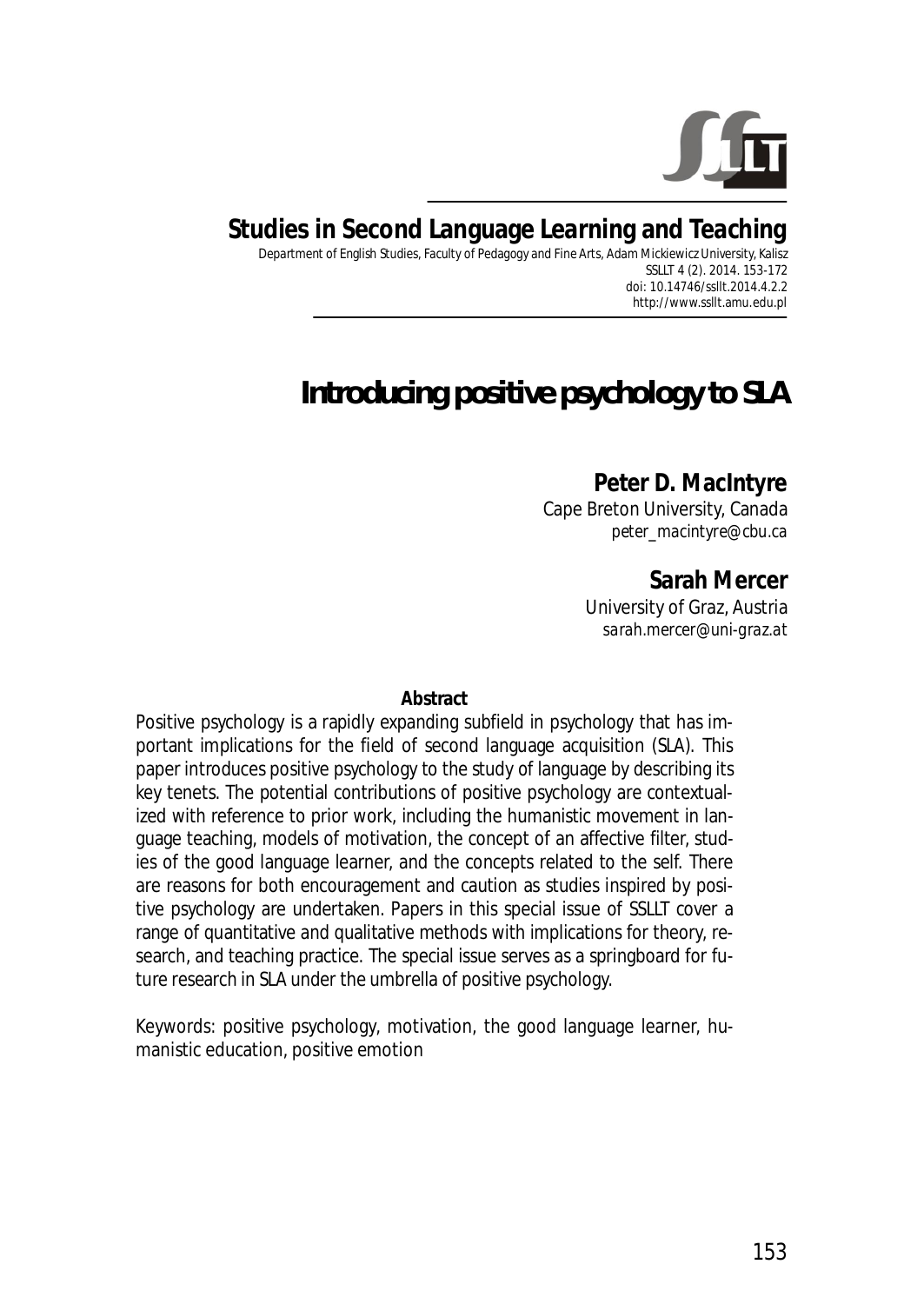#### **1. What is positive psychology?**

Positive psychology (PP) is the empirical study of how people thrive and flourish; it is the study of the ordinary human strengths and virtues that make life good (Csikszentmihalyi & Nakamura, 2011; Lopez & Snyder, 2009; Peterson, 2006; Seligman & Csikszentmihalyi, 2000). From its inception, PP has been designed to address three topic areas: the workings of positive internal experiences such as emotions, positive individual characteristics such as traits associated with living well, and institutions that enable people to flourish. The goal of PP, expressed simply, is to help people lead better lives. To do so, rather than taking a palliative approach to reducing pain or coping with distressing experience, PP seeks to develop tools to build positive emotions, greater engagement, and an appreciation of meaning in life and its activities (Seligman, 2006). There are several books written by PP researchers for a general audience, including Seligman's (2002) *Authentic Happiness* and *Flourish* (2011). These books strive to mobilize the empirical research into practical actions that have empirical research support. When comparing these two works by Seligman, we see the transition toward a more complex concept of well-being. Seligman (2011) uses the acronym PERMA to reflect the multiple dimensions of the good life, including a focus on positive emotion (P), engagement with activities that use one's character strengths (E), developing positive interpersonal relationships (R), finding meaning by serving a cause beyond oneself (M), and recognizing areas of accomplishment and achievement (A).

As a defined scholarly area, PP has been said to have a short history and a long past (Peterson, 2006); it represents a form of "rebirth" for humanistic psychology (Funder, 2010), but with a stronger emphasis on empirical research. The narrative of the founding of modern PP is most often traced to 1998, when thenpresident of the American Psychological Association, Martin Seligman, focussed on "prevention" as the working theme for the annual convention (Seligman & Csikszentmihalyi, 2000, p. 7). Positive psychology became the focus of his year at the helm of the organization (Seligman, 1999). A short time later, the millennial issue of *American Psychologist* featured 16 papers introducing the newly christened field of positive ssychology to a wide audience. In their seminal article, Seligman and Csikszentmihalyi (2000) each tell a personal story that led them to focus on the positive side of being human, stories that we will include here as an illustration of the shift in perspective that PP represents.

For Csikszentmihalyi, best known for his work on creativity and flow, the study of human psychology took hold during the Second World War: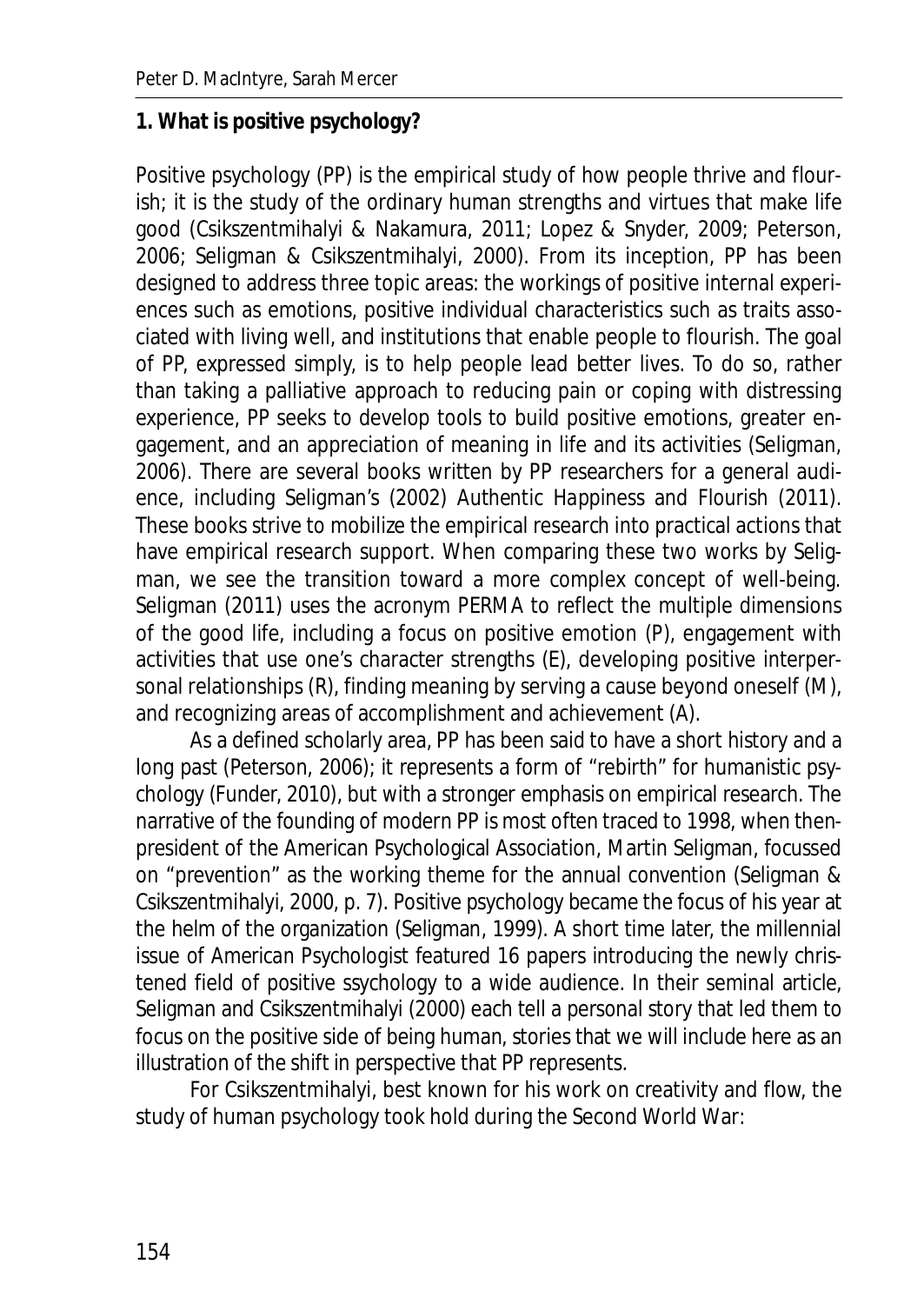As a child, I witnessed the dissolution of the smug world in which I had been comfortably ensconced: I noticed with surprise how many of the adults I had known as successful and self-confident became helpless and dispirited once the war removed their social supports. Without jobs, money or status they were reduced to empty shells. Yet there were a few who kept their integrity and purpose despite the surrounding chaos. Their serenity was a beacon that kept others from losing hope. And these were not the men and women one would have expected to emerge unscathed: they were not necessarily the most respected, better educated, or more skilled individuals. This experience set me thinking: What sources of strength were these people drawing on? (p. 6)

Seligman, who was previously best known for studies of learned helplessness and clinical depression, tells a story of an everyday experience infused with deep meaning, as so many everyday experiences can be. He describes a moment of understanding, where he could make a choice to live a more positive life:

The moment took place in my garden while I was weeding with my five-year old daughter, Nikki. I have to confess that even though I write books about children, I'm really not all that good with children. I am goal-oriented and time-urgent and when I'm weeding in the garden, I'm actually trying to get the weeding done. Nikki, however, was throwing weeds into the air, singing, and dancing around. I yelled at her. She walked away came back and said,

"Daddy, I want to talk to you."

"Yes, Nikki?"

"Daddy, do you remember before my fifth birthday? From the time I was three to the time I was five, I was a whiner. I whined every day. When I turned five, I decided not to whine anymore. That was the hardest thing I've ever done. And if I can stop whining, you can stop being such a grouch."

This was for me an epiphany, nothing less. (pp. 5-6)

Proponents of PP have pointed out that, in general, psychology can tend towards the negative when it is focussed on abnormalities, disorders, and mental illness (Seligman, 2006). If there is a single document that best captures the practice of modern psychology, it is the *Diagnostic and Statistical Manual* (the DSM-5 published by the American Psychiatric Association, 2013); a thick compendium that details mental disorders, their frequency, contributing and exacerbating factors, associated disorders, and so on. PP does not aim to replace the DSM or to alter the topics of clinical psychology. Rather, PP aims to contribute another perspective to psychology by studying what we can do to increase strengths and attributes such as resiliency, happiness, optimism and the like in the general population. If PP has something akin to the DSM, it would be the VIA inventory of strengths survey (formerly called *values in action* survey), a worldwide, internet-based, ongoing study of character strengths and virtues (Peterson & Seligman, 2004). The 24 character strengths in the VIA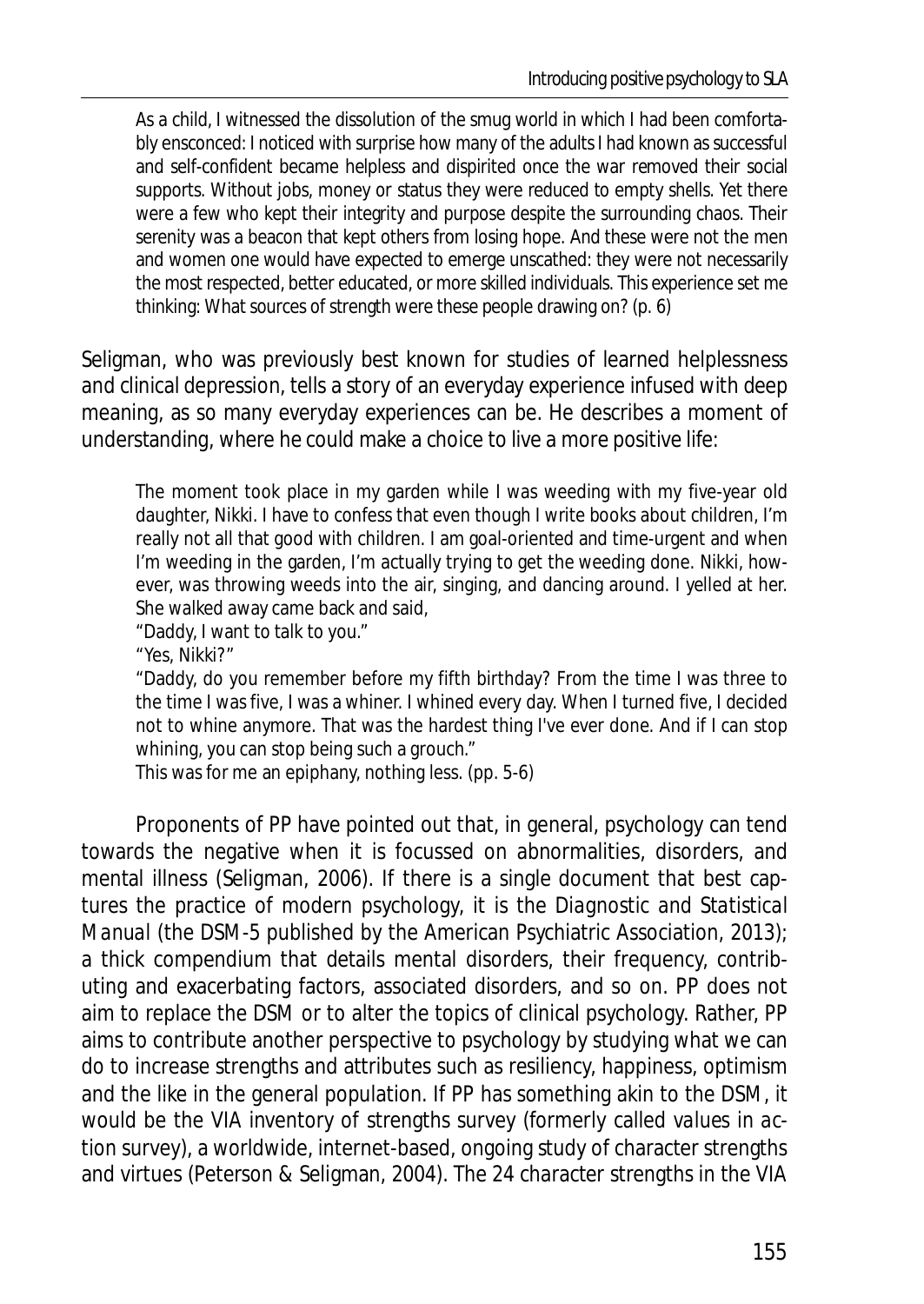survey are organized into six categories representing virtues that are found in all cultures. Table 1 provides a brief description of each of the six overarching virtues and the specific character strengths categorized within each.

Second language acquisition (SLA) rarely deals with these topics at present; however, their relevance in the field is immediately apparent when one considers the practical, human, and social dimension of language learning. Many language educators are aware of the importance of improving individual learners' experiences of language learning by helping them to develop and maintain their motivation, perseverance, and resiliency, as well as positive emotions necessary for the long-term undertaking of learning a foreign language. In addition, teachers also widely recognise the vital role played by positive classroom dynamics amongst learners and teachers, especially in settings in which communication and personally meaningful interactions are foregrounded. For these reasons, we feel that studying the role of strengths, such as those listed in Table 1, along with the institutions, such as classrooms, schools, and language policies, that explicitly enable the expression and development of strengths would represent a valuable addition to current perspectives on language learning processes and contexts.

**Table 1** Six virtues and 24 character strengths in the VIA inventory of strengths (adapted from Ruch, Weber, Park, & Peterson, 2014)

Wisdom and knowledge: Cognitive strengths that entail the acquisition and use of knowledge

(1) Creativity: thinking of novel and productive ways to do things

(2) Curiosity: taking an interest in all of ongoing experience

(3) Open-mindedness: thinking things through and examining them from all sides

(4) Love of learning: mastering new skills, topics, and bodies of knowledge

(5) Perspective: being able to provide wise counsel to others

Courage: Emotional strengths that involve the exercise of will to accomplish goals in the face of opposition, external or internal

(6) Bravery: not shrinking from threat, challenge, difficulty, or pain

(7) Perseverance: finishing what one starts

(8) Honesty: speaking the truth and presenting oneself in a genuine way

(9) Zest: approaching life with excitement and energy

Humanity: Interpersonal strengths that involve "tending and befriending" others

(10) Love: valuing close relations with others

(11) Kindness: doing favors and good deeds for others

(12) Social intelligence: being aware of the motives and feelings of self and others

Justice: Civic strengths that underlie healthy community life

(13) Teamwork: working well as member of a group or team

(14) Fairness: treating all people the same according to notions of fairness and justice

(15) Leadership: organizing group activities and seeing that they happen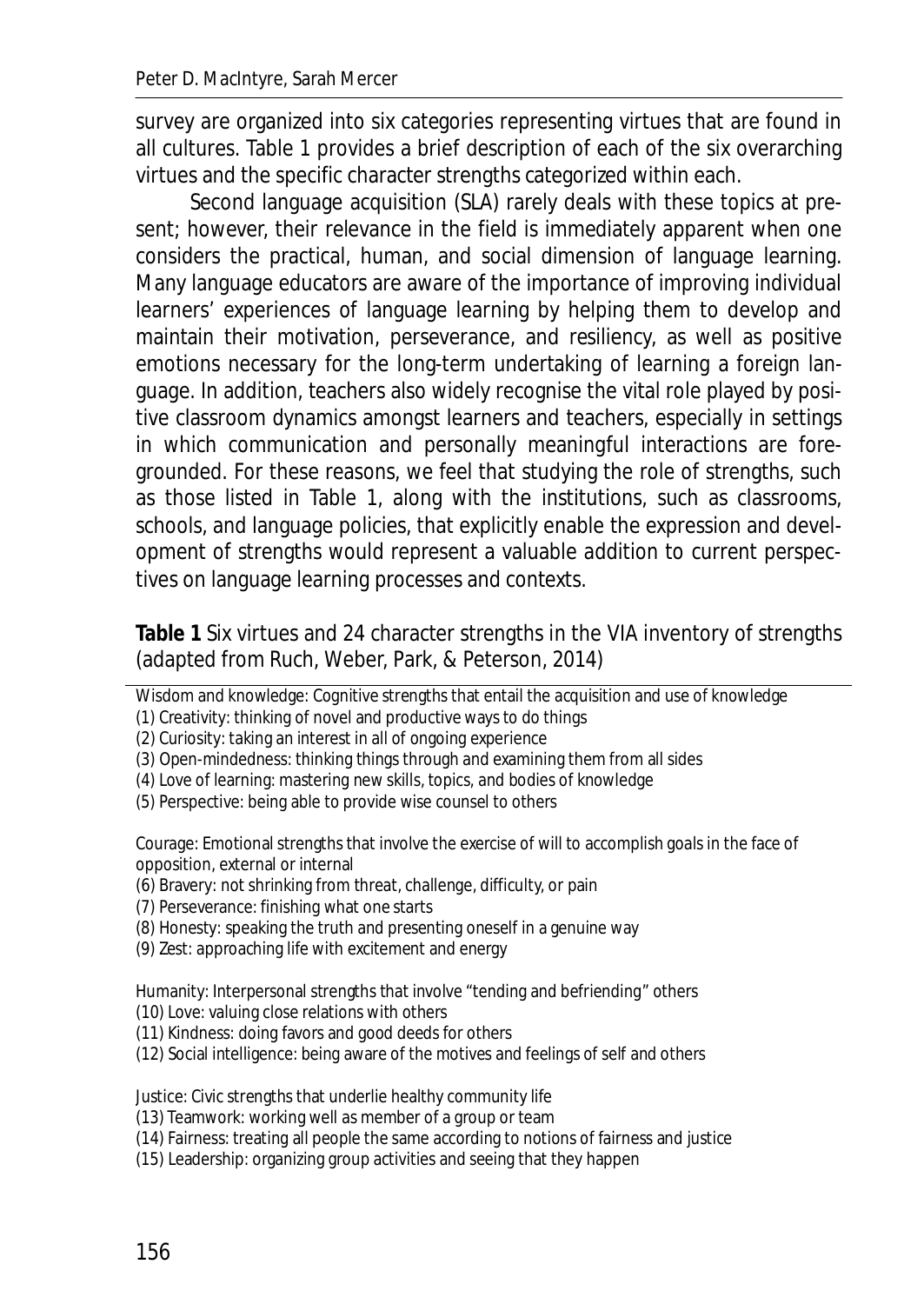Temperance: Strengths that protect against excess

(16) Forgiveness: forgiving those who have done wrong

(17) Modesty: letting one's accomplishments speak for themselves

(18) Prudence: being careful about one's choices; not saying or doing things that might later be regretted

(19) Self-regulation: regulating what one feels and does

Transcendence: Strengths that forge connections to the larger universe and provide meaning (20) Appreciation of beauty and excellence [short: beauty]: noticing and appreciating beauty, excellence, and/or skilled performance in all domains of life

(21) Gratitude: being aware of and thankful for the good things that happen

(22) Hope: expecting the best and working to achieve it

(23) Humor: liking to laugh and joke; bringing smiles to other people

(24) Religiousness: having coherent beliefs about the higher purpose and meaning of life

**2. PP roots in humanistic psychology** 

The short narrative of the history of PP might begin in 1998, but the long past traces back to foundational philosophies in the East and in the West that questioned the meaning of living well (Dahlsgaard, Peterson, & Seligman, 2005). Topics of love, virtue, character strength, and related subjects have occupied the thoughts of great philosophers, poets and teachers for centuries. The recent history of psychology, and indeed education, features significant contributions from the humanist tradition found in the influential work of Maslow and others (e.g., see Maslow, 1979).

Maslow's (1968, 1970) approach to studying human nature shares common ground with Csikszentmihalyi in emphasizing the study of characteristics of respected and admired persons. This is the *good specimen* approach where one focuses on the best examples of lives well lived (Csikszentmihalyi & Csikszentmihalyi, 2006; Maslow, 1969). Psychology has more often taken an illness-oriented approach, most famously embodied in the work of Sigmund Freud. Whereas Freud studied neurotic maladies to inform a ground-breaking theory of the mind, Maslow compiled case studies of admired colleagues and mentors, from which he wrote his influential descriptions of self-actualizing people (Maslow, 1968, 1970). Yet, Maslow's particular approach to humanistic psychology was both eclectic and inclusive: "I am Freudian and I am behavioristic and I am humanistic" (Maslow, 1969, p. 724). His personal experience included years of being psychoanalyzed himself, and his original research was in the behaviourist tradition, studying monkeys as Harry Harlow's first doctoral graduate (Hoffman, 1992). Although Maslow himself embraced empiricism and sought to ground his thinking in research data, humanistic psychology generally did not engage with a strongly empirical approach, which ultimately led to extensive criticism of work emerging from this branch of psychology. It is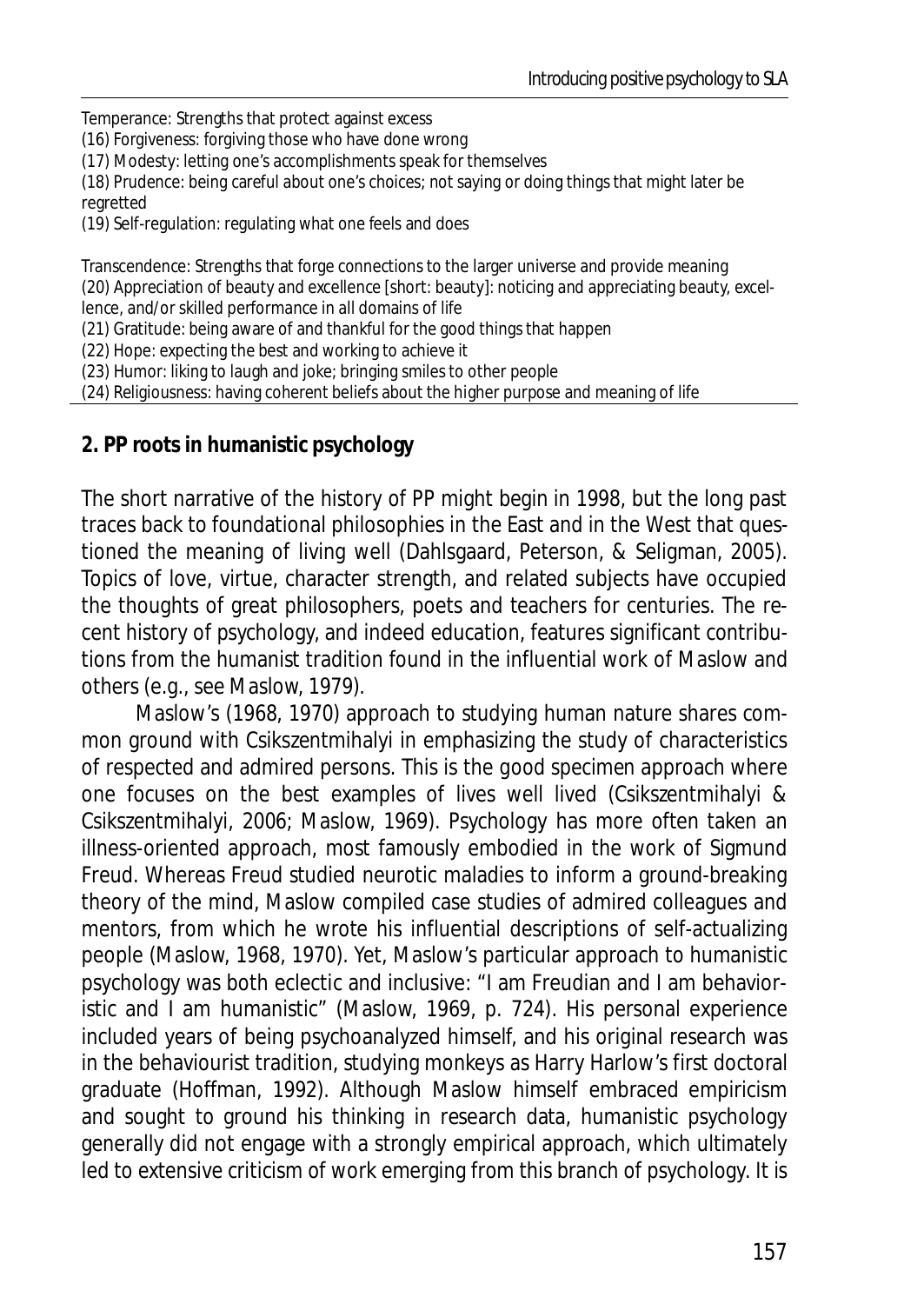a credit to Maslow himself that he was able to resolve the apparent dichotomy between empiricism and humanism and embrace multiple epistemological perspectives (Waterman, 2013).

## **3. On the trail of positive psychology in SLA**

As with the field of psychology, PP in SLA could perhaps be viewed as having a short history and a long past. Lake (2013) was one of the first to explicitly adapt and apply PP concepts in his study of Japanese learners' positive self, positive L2 self, self-efficacy, and intended effort. Lake successfully demonstrated that PP-inspired measures correlate with effort, self-efficacy, and TOEIC Bridge scores. There are several additional, established concepts familiar to those studying SLA that could also be brought under a PP umbrella. Although there are a number of lines of inquiry that we could consider, let us focus on five especially salient ones: the humanistic movement in language teaching, models of motivation that draw upon a range of affective factors, the concept of an affective filter, studies of the good language learner, and the more recent literature on concepts related to the self and its development.

The humanistic movement in language teaching was at its peak in the 1970s and 1980s. Characteristically, humanistic approaches took a holistic view of the learner, combining cognition and affect; the underlying assumption, as expressed by Roberts (as cited in Stevick, 1990), being that "the affective aspects of language learning are as important as the cognitive aspects, [and therefore] the learner should be treated in some sense as a 'whole person'" (p. 26). Today few would dispute such core principles and their importance for understanding language learner psychology and behaviours. However, humanism became closely associated with alternative forms of language teaching such as Suggestopedia, The Silent Way, and Total Physical Response (Asher, 1969; Gattegno, 1963; Lozanov, 1979). As with humanistic psychology, these instructional methods came under considerable criticism for their lack of scientific support and validity; however, the humanistic tradition as a guiding approach and epistemology has had a considerable, lasting influence in SLA.

Indeed, integrating affect and cognition remains a key tenet of many contemporary SLA models. In particular, work by R. C. Gardner and his colleagues has played an important role in drawing attention to socio-affective factors and the importance of positive attitudes toward the language, its speakers and related cultures (Gardner & Lambert, 1972; Gardner, 1985, 2010). In the socio-educational model, Gardner (2010) holds that positive attitudes towards the learning situation (teacher and course) facilitate language learning. The social milieu in which the learning takes place is a key source of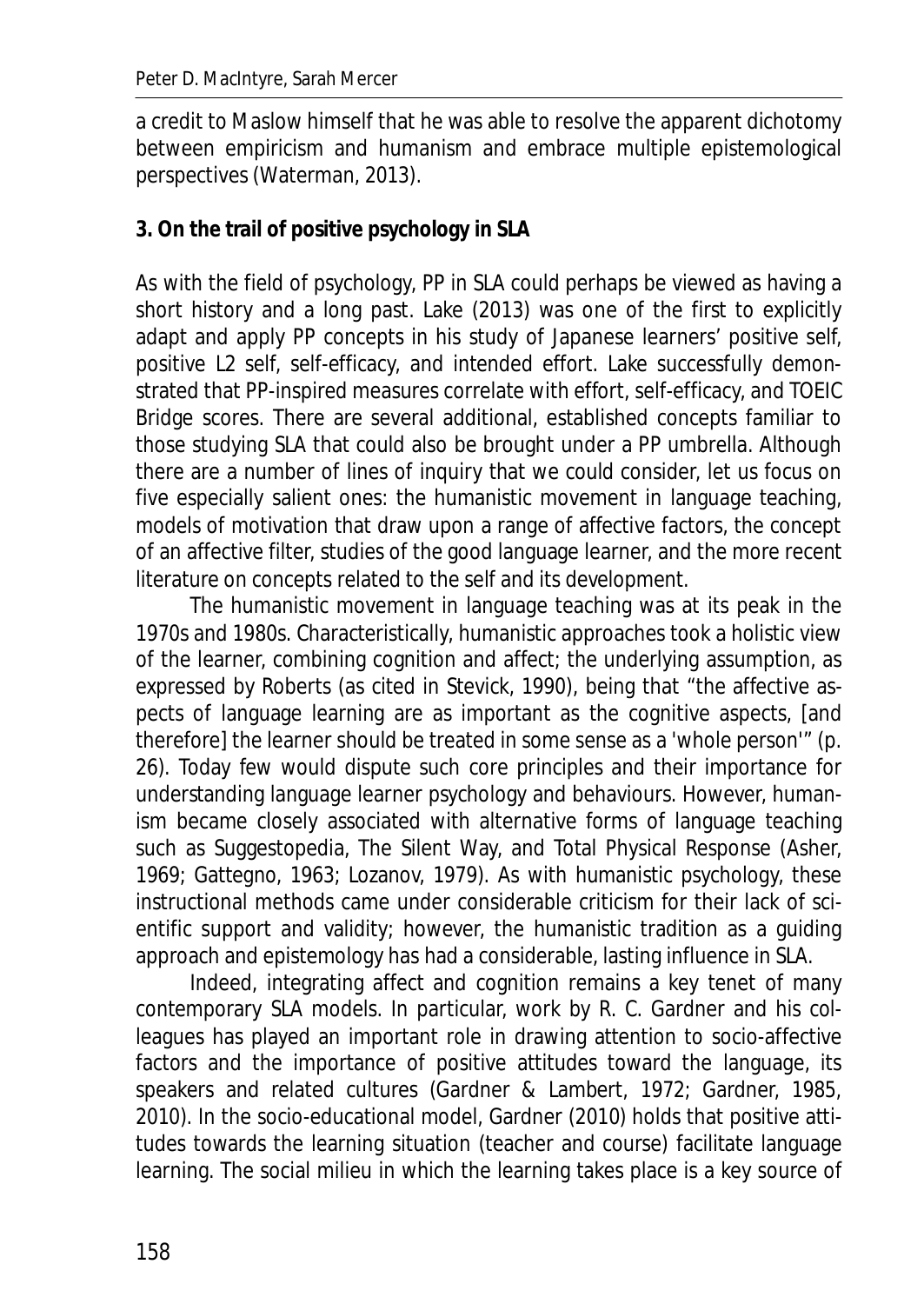both positive and negative attitudes, as learners internalize elements of the context in which they live. Clément's (1980, 1986) socio-contextual model places even more emphasis on the learning context, the power relationships among language groups, and tensions between language acquisition and language loss, especially for members of a minority group learning the language of a majority group. In addition, Clément proposes a secondary motivational process within the individual, *self-confidence*, which is defined by low anxiety and perceptions of high linguistic competence. Both Gardner's and Clément's models foreground the role of social and cultural contexts, highlighting that an individual's psychology does not exist in a vacuum; an individual learner is always embedded in multiple contexts.

A third perspective of note is offered by Krashen (1985), who also drew attention to the role of emotions with what he termed the *affective filter*. Krashen argued that a high degree of negative emotion raises a filter that reduces the amount of comprehensible input reaching the learner. Conversely, in the presence of positive emotions, the affective filter is lower and the learner is open to being exposed to more comprehensible input.

A fourth noteworthy approach, studies of the "good language learners" (GLLs; Naiman, 1978, Rubin, 1975; Stern, 1975; Stevick, 1989), provides recognizable parallels to the holistic approach of Maslow's studies of self-actualizing persons. Essentially, GLL studies sought to understand the lessons that can be learned from "good" or "expert" learners or teachers (Griffiths, 2008). The related set of studies of "expertise" (see, e.g., Farrell, 2013; Johnson, 2005; Tsui, 2003) also examined positive examples of learners and/or teachers, typically focussing on the integrated use of competences and skills. An important feature of many GLL studies has been the tendency to look at the processes by which "good" language learners acquire a foreign language and not just merely describe the learner and their language output. Such a process-oriented approach to understanding the learner resonates with more recent developments in complexity perspectives.

Most recently, a fifth line of relevant research has developed that emphasizes the self as a central concept. With respect to motivation, Dörnyei's (2005) L2 self system model proposes that people are motivated to deal with perceived discrepancies between their current sense of self and their future selves, one to move closer to their vision of an ideal self and another to prevent developing negative aspects of the self, such as a sense of failure or disappointing important others. This approach stresses the importance of having positive future goals, a requisite level of optimism that one is able to change and potentially achieve these future self-states, as well as the strategic knowledge necessary in order to achieve future goals. Related studies investigating the self in its various forms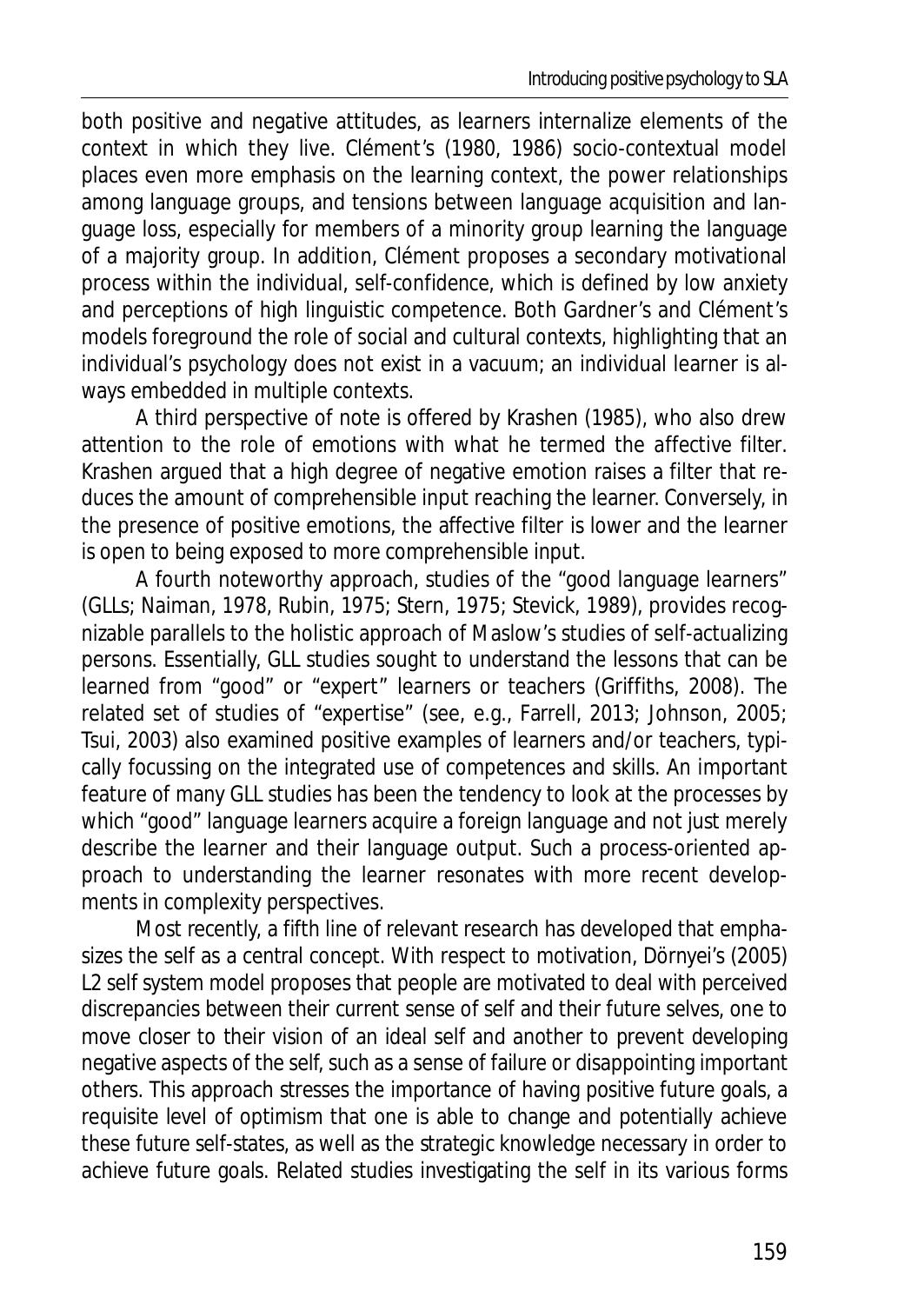also highlight the role of positive self-beliefs, a sense of competence, a growth mindset and accompanying optimism about the potential for positive change in one's abilities (e.g., Mercer & Ryan, 2010; Mercer & Williams, 2014).

## **4. Criticism of prior work**

As can be seen, even from this brief and by necessity selective overview, it is apparent that there is already a substantial base work consistent with PP with which SLA researchers can build connections. However, it should not be surprising to find that the approaches described above also have their critics. The early humanistic teaching techniques received considerable criticism for their lack of scientific support and validity, and the whole movement was criticised for supposedly attending unduly to the emotional sphere with too little focus on the linguistic, cognitive dimensions of language learning (e.g., Gadd, 1998). The models stemming from the work by Gardner and Clément have been considered to be less applicable to locations beyond the Canadian context in which they were developed, and some have questioned the applicability of the models in the case of English as a lingua franca where the language group is diffuse, global, and difficult to specify. The affective filter hypothesis also has been criticized for being imprecise in describing the origins of the filter and for being difficult to measure. The GLL studies have been faulted for being overly-prescriptive and ignoring the lessons to be learned from unsuccessful learners as a way to balance the perspective (e.g., Rees-Miller, 1993). Self-related concepts have been criticized for the seemingly endless array of self-related concepts that have been invented, leading to confusion about vague and inconsistent use of terminology (Gardner & Tremblay, 1994; MacIntyre, MacKinnon, & Clément, 2009).

PP has itself also generated a number of critiques (Brown, Sokal, & Friedman, 2013; Coyne & Tennen, 2010; Friedman & Robbins, 2012; Held, 2004; Waterman, 2013). The journal *Psychological Inquiry* devoted an entire 98-page issue to debating the merits of PP. The target article by Lazarus (2003), still listed as one of the journal's five most downloaded papers, took aim at a number of issues common to all of psychology, and PP in particular. In one of the last works of his life, Lazarus cited problems with (a) the over-use of crosssectional research designs, (b) a tendency to treat emotion too simplistically as either positive or negative, (c) inadequate attention to both differences among individuals within a group as well as the overlap between groups when discussing statistically significant group differences, and (d) poor quality measurement of emotions. Lazarus ended his criticism by urging proponents of PP to avoid oversimplification of research results that can seem like little more than slogans. In the popular press, Ehrenreich (2010) also takes issue with PP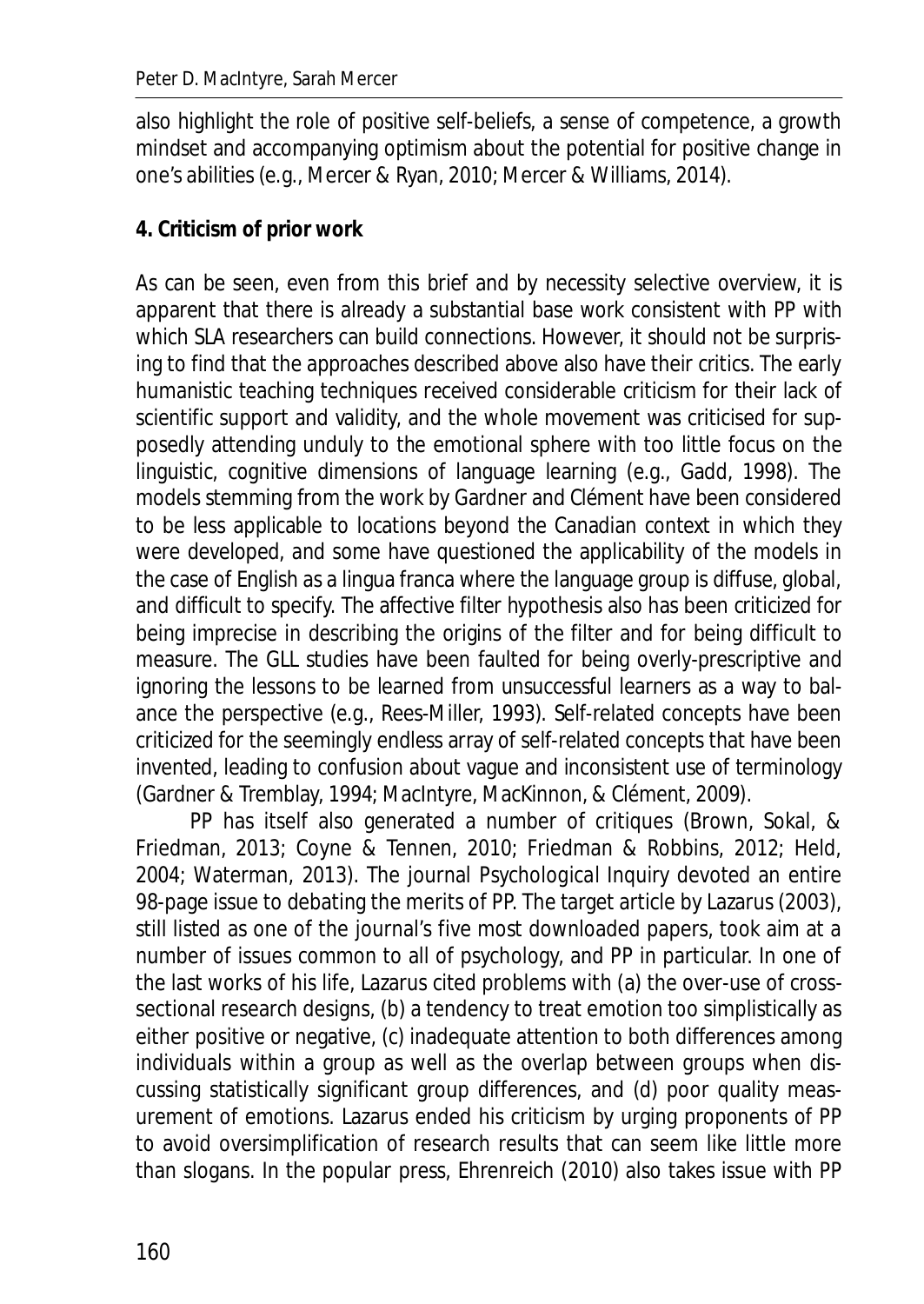in her book entitled *Bright-sided: How the Relentless Promotion of Positive Thinking Has Undermined America.*<sup>1</sup> She identifies a tendency in the United States to promote exclusively positive thinking and purge negative thoughts. At the individual level, she offers the example of excessive promotion of positive thinking that can lead to victim self-blaming among cancer patients, as one example relevant to Ehrenriech's own life. At the national level, she identified a refusal by corporations to accurately assess risk that partially contributed to a sharp economic downturn in 2008.

There is no doubt that the future development of the PP approach within SLA can learn from these and other criticisms. In future studies, SLA research might be at an advantage over the discipline of psychology, having travelled much further down the road of recognising the genuine value in research that allows a variety and mixture of epistemological and methodological stances. SLA research has developed an openness to different understandings of empirical studies such as those employing systematic, rigorous qualitative research. As a field, SLA has the ability to see language phenomena from more than a single perspective (MacIntyre, Noels, & Moore, 2010). Openness to using a full range of research tools, and acceptance of a diversity of methods, will prove invaluable when opening up new areas of research into aspects of PP that have not yet been explored in SLA. Examples of topics waiting to be studied include flourishing, eudemonia, hope, gratitude, wellbeing, and hardiness in respect to language learning. Other examples of the rich conceptual vein to be explored might include adaptations of the character strengths listed in Table 1 above.

A particularly intriguing area of overlap between language learning/teaching and PP is in the emphasis on a participant-active approach. The late Christopher Peterson (2006) admonished readers of his *Primer in Positive Psychology* that PP "is not a spectator sport" (p. 25). Likewise, the communicative approach to language learning also emphasizes the need to talk in order to learn and autonomy-inspired approaches emphasize the self-directed actions and agency of the learners (see Chaffee, Noels, & McEwan, this volume). A vital component in self-directed learning is an awareness of one's strengths and weaknesses. Using the tools of PP (such as the VIA inventory) or adaptations of those tools could be valuable in helping learners to become aware of their personal strengths and to develop strategies for building on and employing these strengths in new ways to assist their own language learning. Teachers too may benefit from an increased focus on their own strengths as educators as well as on the positive dimensions of their educational settings. For exam-

 $\overline{a}$ 

<sup>&</sup>lt;sup>1</sup> The book was published in the UK under an even more provocative title, Smile or Die: *How Positive Thinking Fooled America and the World* (2010, Granta).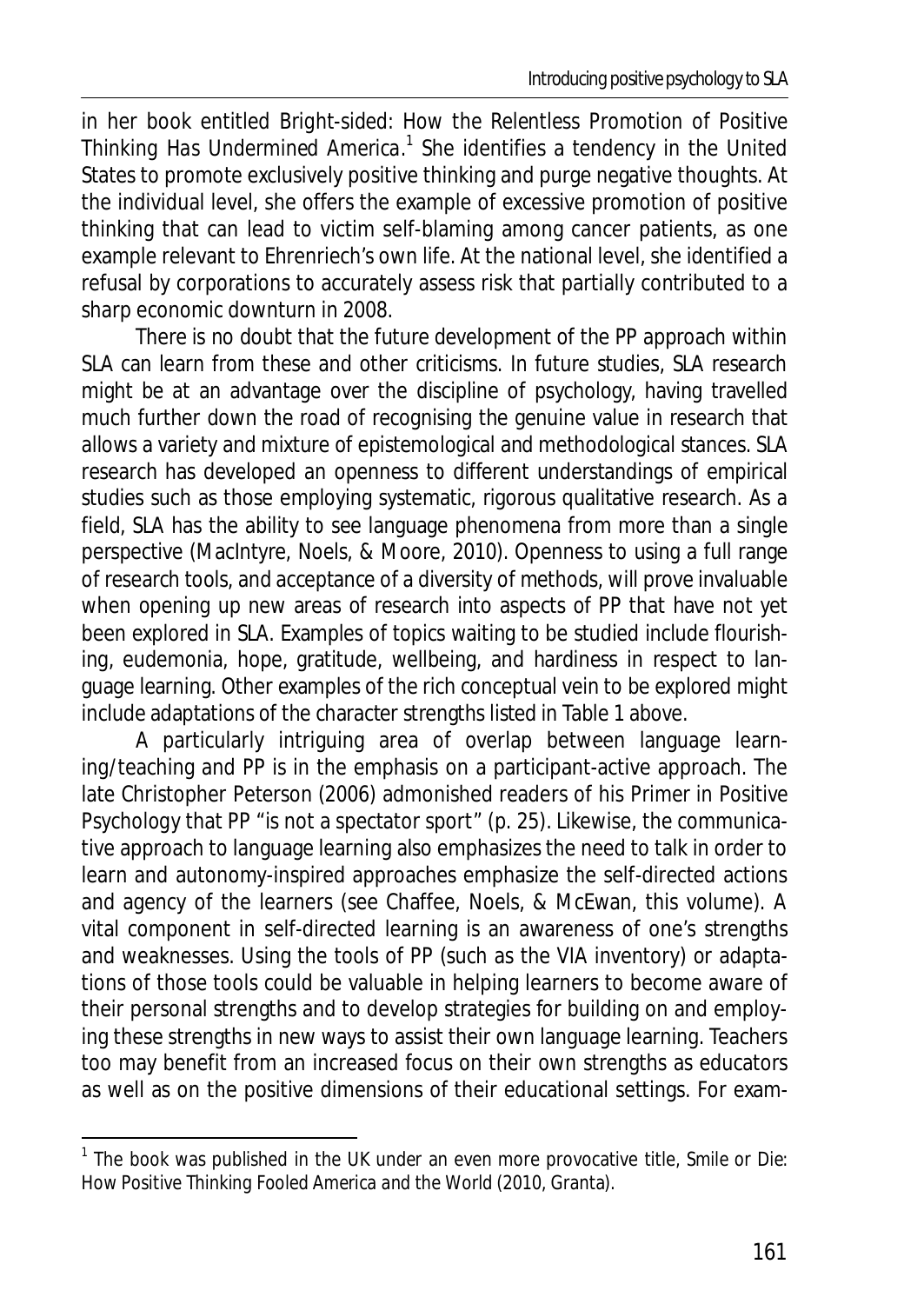ple, rather than taking a problem-focused action research approach to classroom issues, teachers could opt for an appreciative inquiry approach beginning with the positive aspects and strengths of their classroom lives and practices, working to build on these through cooperation in new ways in order to improve teaching and learning (see, e.g., Cooperrider & Whitney, 2005).

# **5. Revisiting familiar concepts from a PP viewpoint**

It would seem that we are now well equipped as a scholarly community to realise the potential offered by PP to better understand what enables individual learners, groups of learners, and teachers to flourish. We can address the critiques of the past, whilst no doubt making our own mistakes in the present, as we connect with existing frameworks and extend ideas in new directions. In order to illustrate how a fresh perspective can be brought to bear on existing constructs, let us briefly explore the role of emotions in language learning, revisit the idea of the GLL, and consider the concept of expertise.

# **5.1. Positive and negative emotion**

One of the most important findings in the PP literature thus far has been Fredrickson's (Fredrickson, 2001, 2003; Fredrickson & Branigan, 2005) clarification of the difference between positive and negative emotion (MacIntyre & Gregersen, 2012), that is, emotions that are generally experienced by individuals as pleasant versus unpleasant. Emotion research has been successful in identifying a relatively small number of basic, universal emotions that are closely tied to physiological responding and basic survival (emotions such as fear, disgust, anger, and so on). Fredrickson's broaden-and-build theory (2001, 2003) examines the nature and function of positive emotion. Fredrickson concludes that positive and negative emotions are not dichotomous or opposite ends of the same continuum (as was implied by Krashen's concept of the affective filter); they are better conceptualized as two dimensions of experience. At the core, the function of positive emotion is qualitatively different from negative emotion. Whereas negative emotion tends to narrow a person's field of attention and predisposes specific action tendencies, positive emotion creates tendencies toward play and exploration, yielding a broadened field of attention and building resources for future action.

The implications of positive-broadening emotions for SLA can be profound. Differentiating positive and negative emotions leads to a more nuanced understanding of how they affect L2 learning and communication. The most widely studied emotion in SLA has been anxiety (Dewaele & MacIntyre, this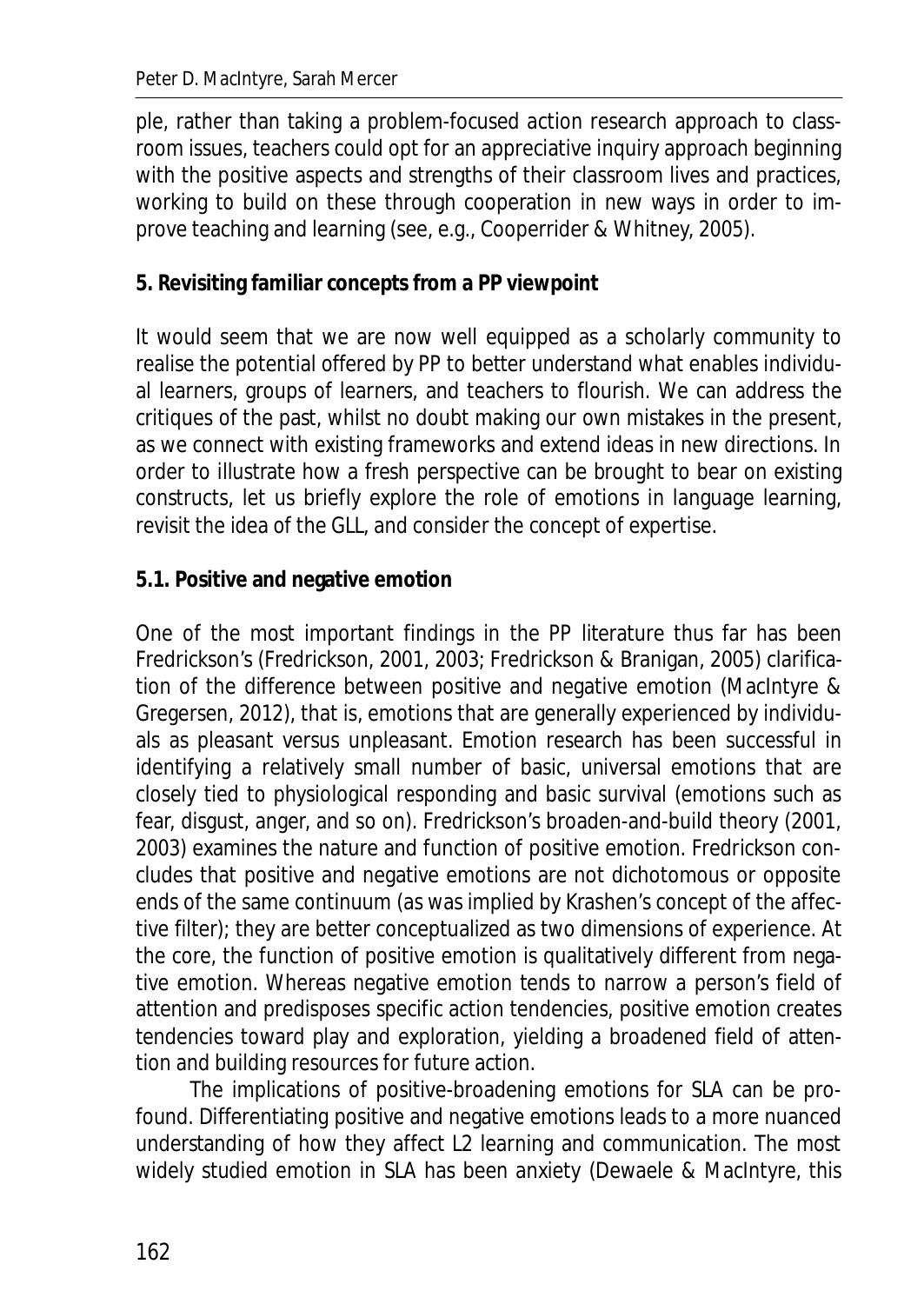volume). Prior research has presented a conventional, one-dimensional view of positive and negative emotion using a see-saw metaphor (positive goes up, negative goes down). A two-dimensional view of emotion can accommodate the see-saw view of emotion, but also opens up the possibility of examining ambivalence (MacIntyre, 2007) which is the co-occurrence of negative with positive emotion (see Table 2). Ambivalence is a common experience in SLA; for example, when a person is feeling both confident *and* anxious before giving a classroom presentation or approaching a native speaker. Further, a twodimensional view allows for understanding amotivation, apathy or the absence of emotion in the situation as the lack of arousal of both positive and negative emotions in a particular context.

#### **Table 2** A two-dimensional view of emotion

|                 | Low positive               | Highly positive          |
|-----------------|----------------------------|--------------------------|
| Low negative    | Lack of emotional arousal  | Pleasant emotional tenor |
| Highly negative | Unpleasant emotional tenor | Ambivalent feelings      |

# **5.2. Expertise and GLL reloaded**

The developments in positive psychology and those in SLA also offer a new take on both the GLL and the concept of expertise. In a recent study, one of the present authors (Mercer, 2011) was surprised to discover the relatively negative beliefs held by one of the expert learners who had attained an exceptionally high level of proficiency. Although this learner was clearly highly successful in terms of achievement within her context, she appeared to lack confidence in certain domains and hold more fixed mindset beliefs. Reflecting on such findings in light of PP suggests that taking a process-oriented view of learners and their experiences and, more importantly, considering their wellbeing during this process might be a valuable way of examining "good" language learners, rather than focusing primarily on their states and outcomes.

# **5.3. Goals of language learning**

For us, as with many language educators, one of the goals is to foster the positivity of our learners' educational experiences, and supporting them as individuals in reaching their personal highest levels of achievement and success (Fredrickson, 2001). Whilst learners' ultimate levels of achievement and proficiency will be a focus of SLA research, perhaps a vital additional perspective would be to focus on the processes and timescales in which learners can be seen to be happy and experience flourishing in language learning. Griffiths (2008, pp. 1-2) asks key questions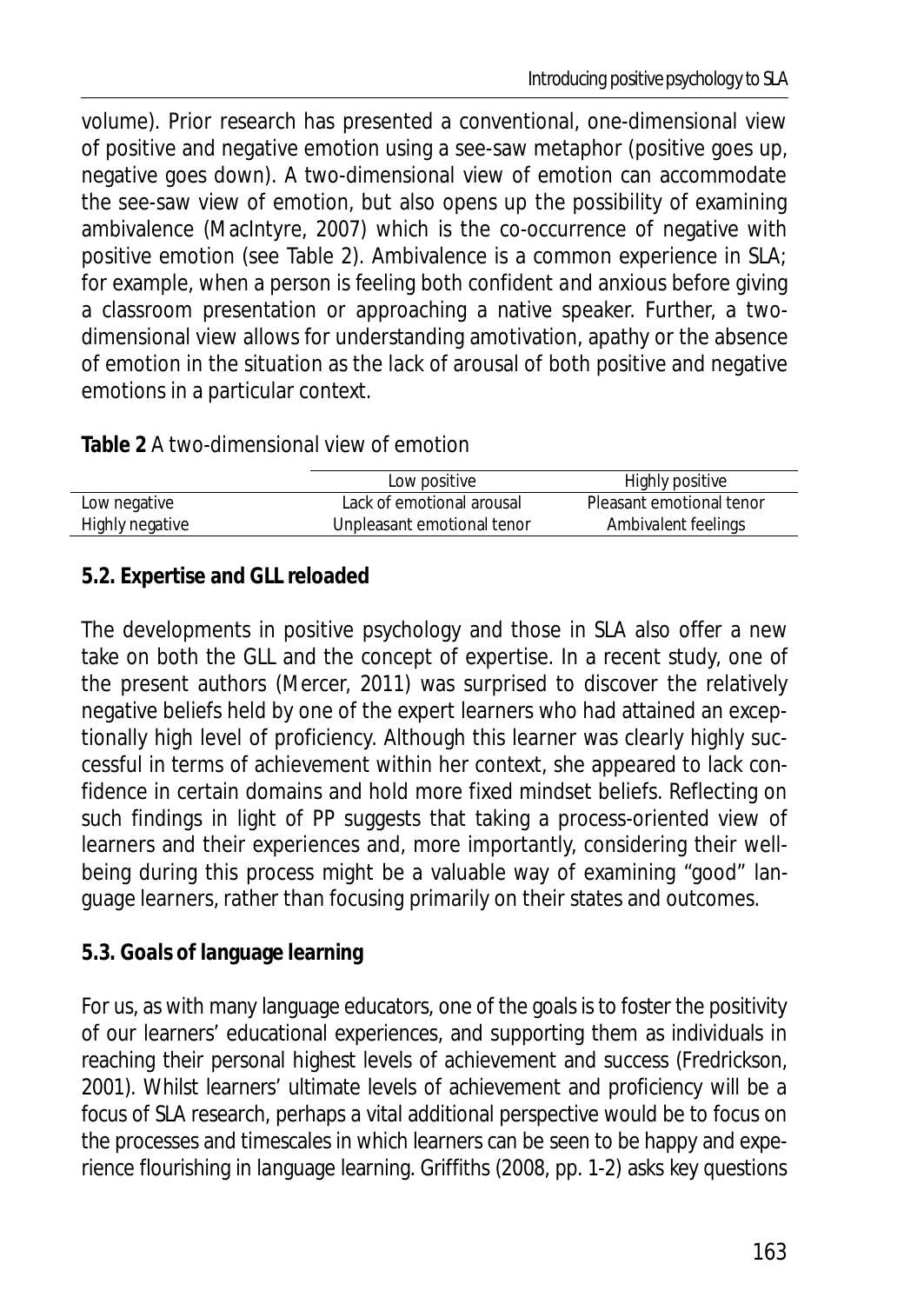in her collection on the GLL such as, what is it that makes a good language learner? And why are some learners more successful than others? Viewed through a PP lens, these questions might take a slightly different focus concentrating not on levels of proficiency, language competence and achievement, but instead considering the processes, rather than the product of learning. The following are example questions that capture processes over different timescales:

- 1. Over the long term (measured in years), why are some learners happier, more resilient, and enjoy language learning more than others?
- 2. In what ways/how do learners appear to develop a sense of flourishing whilst engaging in language learning (activities) during a specific course (measured in days and months)?
- 3. What features of short-term, immediate experience are associated with the ebb and flow of engagement in the learning situation, such as a classroom, during the minutes that teacher and students spend together? Can we better understand what leads to greater engagement for some learners and not others (measured in seconds and minutes)?
- 4. How do learners' immediate experiences interact with their mediumto-long-term emotional trajectories whilst learning a foreign language (measured on multiple timescales)?

As research progresses with a process-oriented approach, positive experiences can be understood in more nuanced terms as we consider not only moment-tomoment experiences but also how ongoing experiences fit within the language and self-development process. Kahneman and Riis (2005) draw a valuable distinction between these two processes that they link to the conceptualization of self. First, the *experiencing self*, with a timeframe of approximately 3 seconds, is our ongoing window of conscious experience; the experiencing self is active and fleeting. Second, the *remembering self* has a long history in memory. The remembering self knits together the narrative that captures the meaning of events in our life, and is open to reinterpretation. Kahneman's (2011) studies of the experience of happiness draw the distinction between the experiencing and remembering selves, helping to clarify ways in which immediate negative events can ultimately be interpreted within a positive narrative or vice versa. Thus, the multiple processes involved in learning a foreign language might produce a complex answer to a deceptively simple question such as "what makes learners happy?" when we consider these different perspectives on experiences.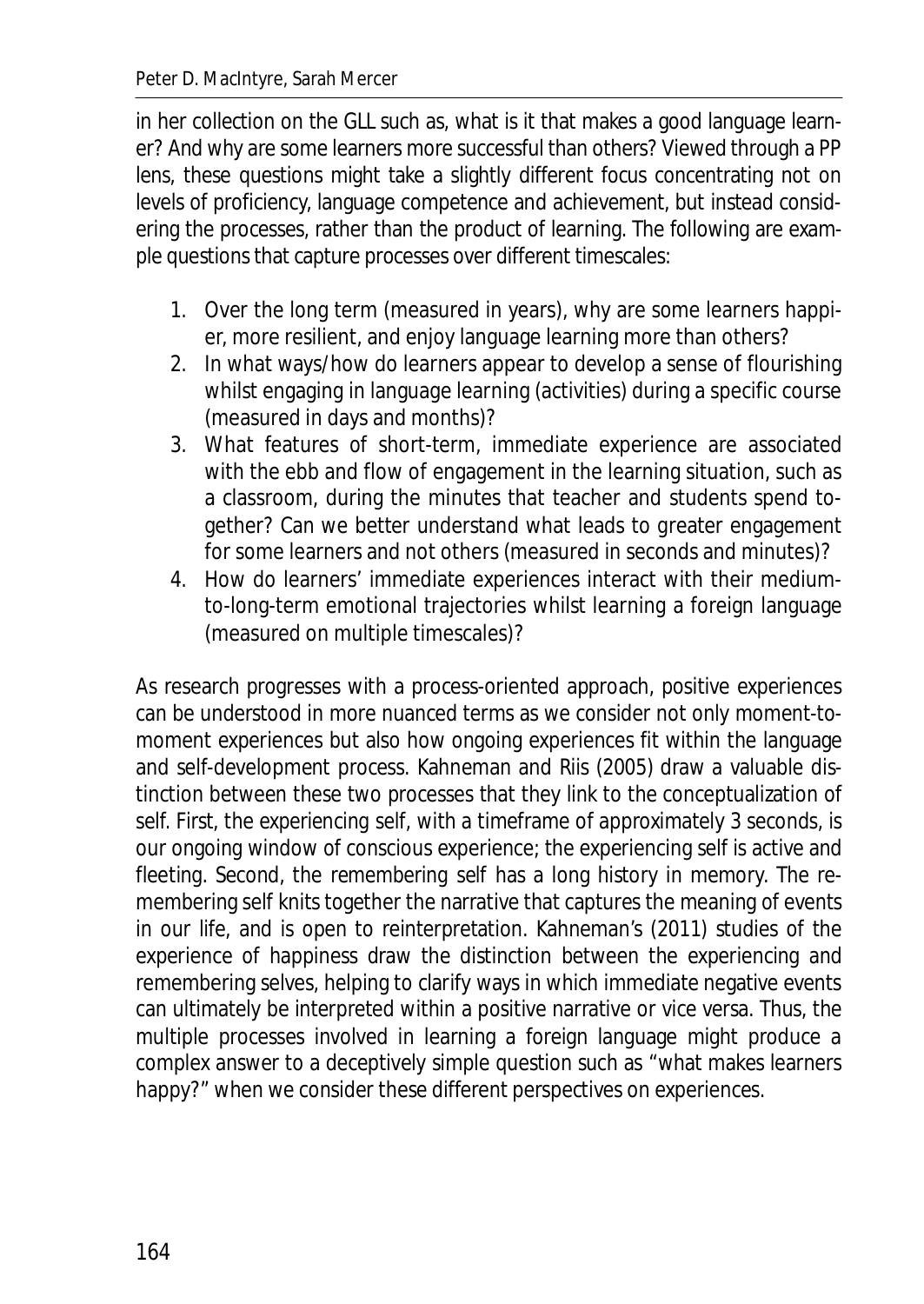#### **6. Four encouraging trends for the future of PP research in SLA**

If PP is to be taken up in SLA, it needs to develop along strong empirical lines. In considering the potential for PP-inspired research to have an impact on SLA, we see four trends that support emerging research in this area.

First, the social turn in SLA means that the field is taking seriously the idea that contexts in which language learning occurs are diverse, nuanced, and they matter. The three pillars of PP include positive emotions, positive character traits and positive institutions. Conducting studies of enabling institutions, so far, has been the weakest link for PP (Waterman, 2013). However, in SLA research, greater care is now being taken to describe the contexts in which learning occurs, especially at the classroom level. Perhaps the next step is to focus a little more on the institutions (broadly defined formal and informal organizational structures) that enable success and promote positive language learning environments. Institutions are embedded in the broader cultural milieu that will shape the ways in which the aims of PP are pursued and various possible configurations of its pillars (see Leu, Wang, & Koo, 2011; Sheldon, 2009).

A second trend that bodes well for developing interest in PP is the idea of complex dynamic systems, which has become a "hot" topic in SLA (MacIntyre, Dörnyei, & Henry, 2015). Larsen-Freeman and Cameron (2008) have argued that L2 development involves complex, dynamic, emergent, open, self-organizing and adaptive systems. Systems thinking adopts inherently holistic perspectives and examines dynamism across different contexts and timescales. Models of the learning and communication process are incomplete without explicit consideration of positive emotions, individual strengths, and the various institutions and contexts of learning, such as governments, public/private schools, community groups, and networks in which learning occurs. In addition, Lazarus (2003) questioned whether one can consider any emotion positive or negative. In a functional sense, all emotions are adaptive (e.g., fear serves a protective function). Quickly moving between positive and negative affective states, and explicitly considering ambivalent states (MacIntyre, 2007), is one of the strengths that dynamic models have over prior approaches to individual differences research (MacIntyre & Serroul, 2015).

A third reason that PP topics might be especially relevant to SLA is the methodological diversity already present in the field. As noted previously, core epistemological advances have been made toward reconciling the humanistic and PP traditions that sometimes seem impossible in psychology (Waterman, 2013). However, SLA research has been receptive to a variety of quantitative, qualitative, and mixed methods research for several years now, with studies routinely collecting data from multiple types of sources. The strength of large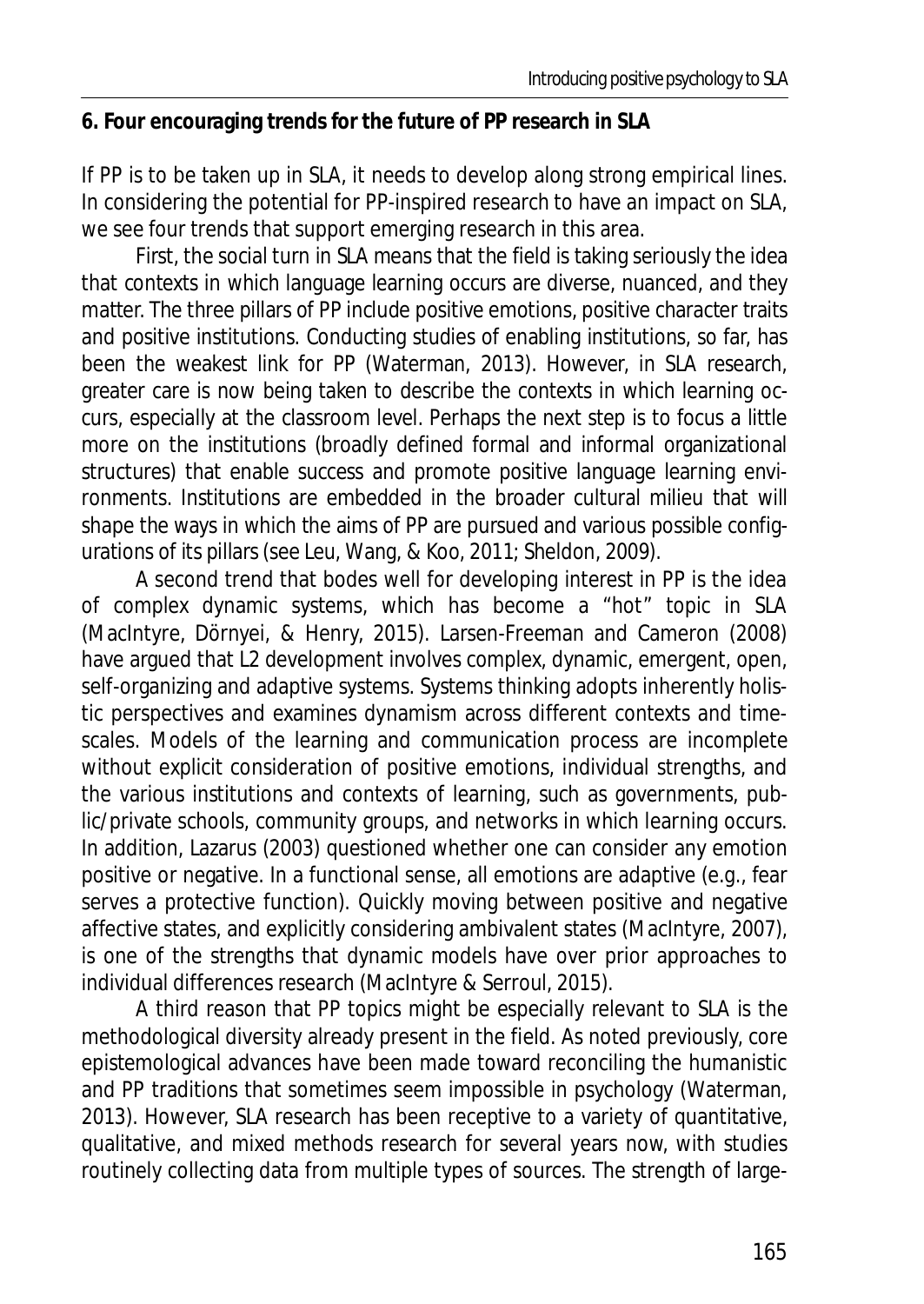scale quantitative surveys lies in assessing the reliability and generalizability of the findings, but the weakness is that general trends in large datasets might not apply to any single individual within those data sets. On the other hand, the strength of individual-level qualitative data is that a rich description of the relevant factors for an individual can be proffered, with the weakness that reliability and generalizability typically cannot be assessed. The strength of each method is the weakness of the other (Creswell, 2003). It is highly desirable to maintain the empirical base for PP in SLA, and the diversity of rigorous research approaches already available is encouraging.

A fourth, related sign that SLA is ready for PP is what might be called an "individual turn" (MacIntyre, 2014). The dense data that is required to study in detail the processes of language learning often must be collected and interpreted at the individual level (de Bot, Lowie, & Verspoor, 2007). Research that uses group averages and correlations among variables has been a mainstay of SLA theory development over the years (Dörnyei & Taguchi, 2010). More recently, alongside the existing large-sample methods, there has been a burgeoning interest in documenting the complexity of individual cases; it is for this reason we have opened this paper with the personal stories of Csikszentmihalyi and Seligman. Individual level research can describe in some detail the processes that lead to happiness, the protective force of learned optimism, or describe the most enjoyable facets of learning for a specific person, with nomothetic studies identifying how commonly occurring these events might be. An example of a dense, individual-level, mixed methods approach (quantitative and qualitative) to SLA research can be found in MacIntyre and Serroul's (2015) idiodynamic study that integrates motivation with perceived competence, anxiety and willingness to communicate as part of an ongoing, dynamic process. Perhaps we are at an optimal time for a wide ranging research program devoted to study the role of PP in SLA from both the individual and group perspectives. With greater methodological diversity in the SLA field, perhaps we can avoid some of the issues that led to criticism outlined above.

## **7. A preview of the special issue**

We hope that this brief introduction to PP will help to orient readers of the special issue of *SSLLT* to the other papers in this volume, and demonstrate that applications of PP in SLA are both possible and desirable. Within this issue, readers will find a collection of innovative research papers inspired by PP themes. The papers in this volume demonstrate a range of diverse methods, large-scale and small-scale, quantitative and qualitative, research-oriented and teaching-oriented. Gabrys-Barker examines the positive interpretations of failure experiences, showing how one might maintain enthusiasm from one situation to another. Murphey examines the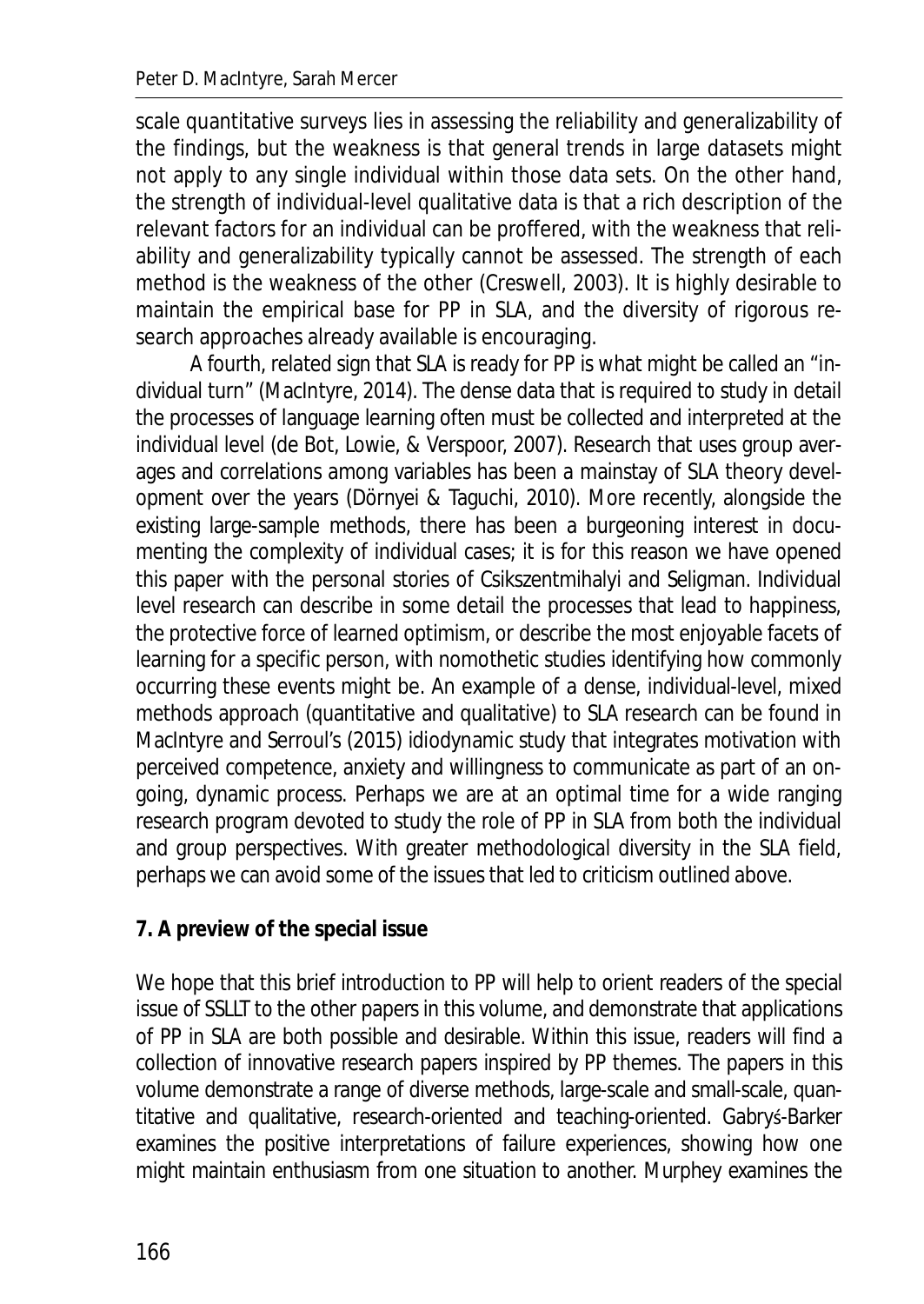role of music in the process of well-being, or to use the future-oriented term, "wellbecoming." Falout examines how the physical layout of instructional space within an institutional setting can foster positive emotion and facilitate learning. Dewaele and MacIntyre discuss the links between positive and negative emotion in a large-scale survey, using enjoyment and anxiety as their areas of focus. Chaffee, Noels and McEwan examine the motivational side of learner resiliency when faced with controlling versus autonomy-supportive teachers. Gregersen, MacIntyre, Hein, Talbot and Claman take three PP activities that have received empirical support in the literature and document how both learners and pre-service teachers use facets of emotional intelligence to understand their reactions to the PP activities. Oxford and Cuellar examine learner narratives to reveal hot cognition, emotion, flow, and other themes among their experiences. Finally, Oxford's provocative book on language and peace is reviewed by Ryan, who discusses why he liked the work in spite of some initial misgivings. All-in-all, the articles in this special issue contribute to the literature on PP in SLA in both pedagogically and theoretically-oriented ways using a variety of quantitative and qualitative methods.

# **8. Conclusion**

We conclude by claiming that positive psychology is *not* frivolous pop psychology; it is a rapidly expanding field of knowledge with rigorous methods and a promising future. There is an abundance of specific concepts and general themes to be explored. In speculating on the future of PP, Peterson (2006) said that ". . . the endeavour will swim or sink in accordance with the science it produces over the next decade" (p. 305). In the SLA field, we envision future theory development and pedagogical applications that will establish the relevance of PP for language learning. The recent history of PP shows that, when collected under one umbrella, the study of ordinary human strengths and virtues tells a compelling story. Advancing a PP perspective in SLA helps to ensure that the literature covers the full range of positive and negative experience with languages, communication, and the learning processes. The introduction of PP opens up a broad, rich collection of underresearched themes. The SLA field is perhaps in a particularly strong position to engage with PP to generate innovative thinking and research. We hope that this special issue will be a springboard to further studies of the themes that have been addressed, with conceptual and methodological rigour, and to new interventions in language learning institutions including, but not limited to, classrooms, schools, and curricula.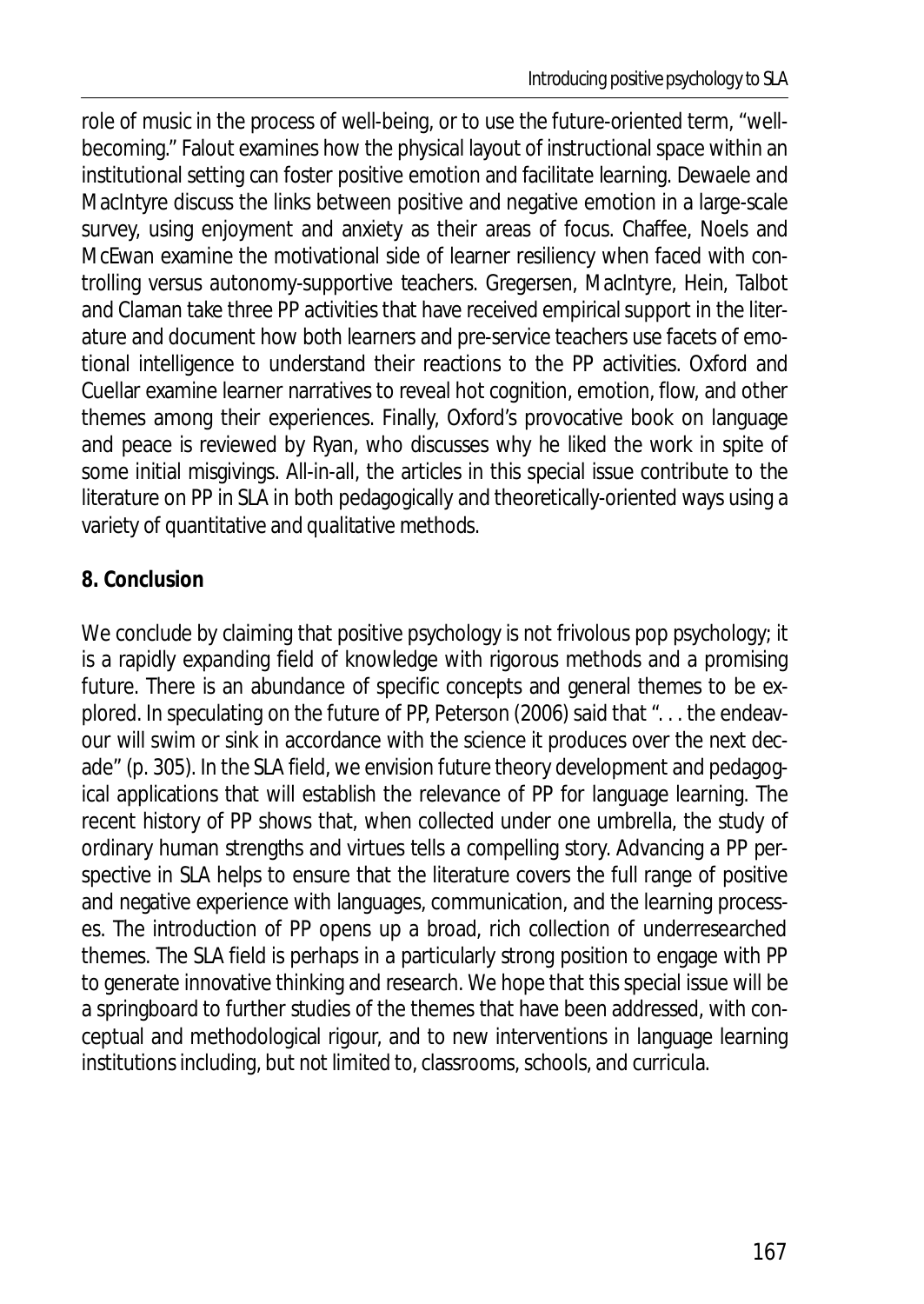#### References

- American Psychiatric Association. (2013). *Diagnostic and statistical manual of mental disorders* (5th ed.). Arlington, VA: American Psychiatric Publishing.
- Asher, J. J. (1969). The Total Physical Response approach to second language learning. *Modern Language Journal*, *53*(1), 3-17. doi:10.1111/j.1540-4781. 1969.tb04552.x
- Brown, N. J. L., Sokal, A. D., & Friedman, H. L. (2013). The complex dynamics of wishful thinking: The critical positivity ratio. *American Psychologist*, *68*(9), 801-813.
- Clément, R. (1980). Ethnicity, contact and communicative competence in a second language. In H. Giles, W. P. Robinson, & P. Smith (Eds.), *Language: Social psychological perspectives* (pp. 147-154). Oxford: Pergamon Press.
- Clément, R. (1986). Second language proficiency and acculturation: An investigation of the effects of language status and individual characteristics*. Journal of Language and Social Psychology, 5,* 271-290.
- Cooperrider, D. L., & Whitney, D. (2005). *Appreciative Inquiry: A positive revolution in change*. San Francisco, CA: Berrett-Koehler.
- Coyne, J. C., & Tennen, H. (2010). Positive psychology in cancer care: Bad science, exaggerated claims, and unproven medicine. *Annals of Behavioral Medicine*, *39*(1), 16-26. doi:10.1007/s12160-009-9154-z
- Creswell, J. W. (2003). *Research design: Qualitative, quantitative, and mixed methods approaches.* Thousand Oaks, CA: Sage.
- Csikszentmihalyi, I. S., & Csikszentmihalyi, M. (Eds.). (2006). *A life worth living: Contributions to positive psychology*. New York: Oxford University Press.
- Csikszentmihalyi, M., & Nakamura, J. (2011). *Positive psychology: Where did it come from, where is it going?* In M. K. Sheldon, T. B. Kashdan, & M. F. Steger (Eds), *Designing positive psychology: Taking stock and moving forward* (pp. 3-8). New York: Oxford University Press.
- Dahlsgaard, K., Peterson, C., & Seligman, M. E. P. (2005). Shared virtue: The convergence of valued human strengths across culture and history. *Review of General Psychology*, *9*(3), 203-213. doi:10.1037/1089-2680.9.3.203
- de Bot, K., Lowie, W., & Verspoor, M. (2007). A dynamic systems theory approach to second language acquisition. *Bilingualism: Language and Cognition, 10*(1), 7-21.
- Dörnyei, Z. (2005). *The psychology of the language learner: Individual differences in second language acquisition.* London: Routledge.
- Dörnyei, Z., & Taguchi, T. (2010). *Questionnaires in second language research: Construction, administration, and processing* (2nd ed.). London: Routledge.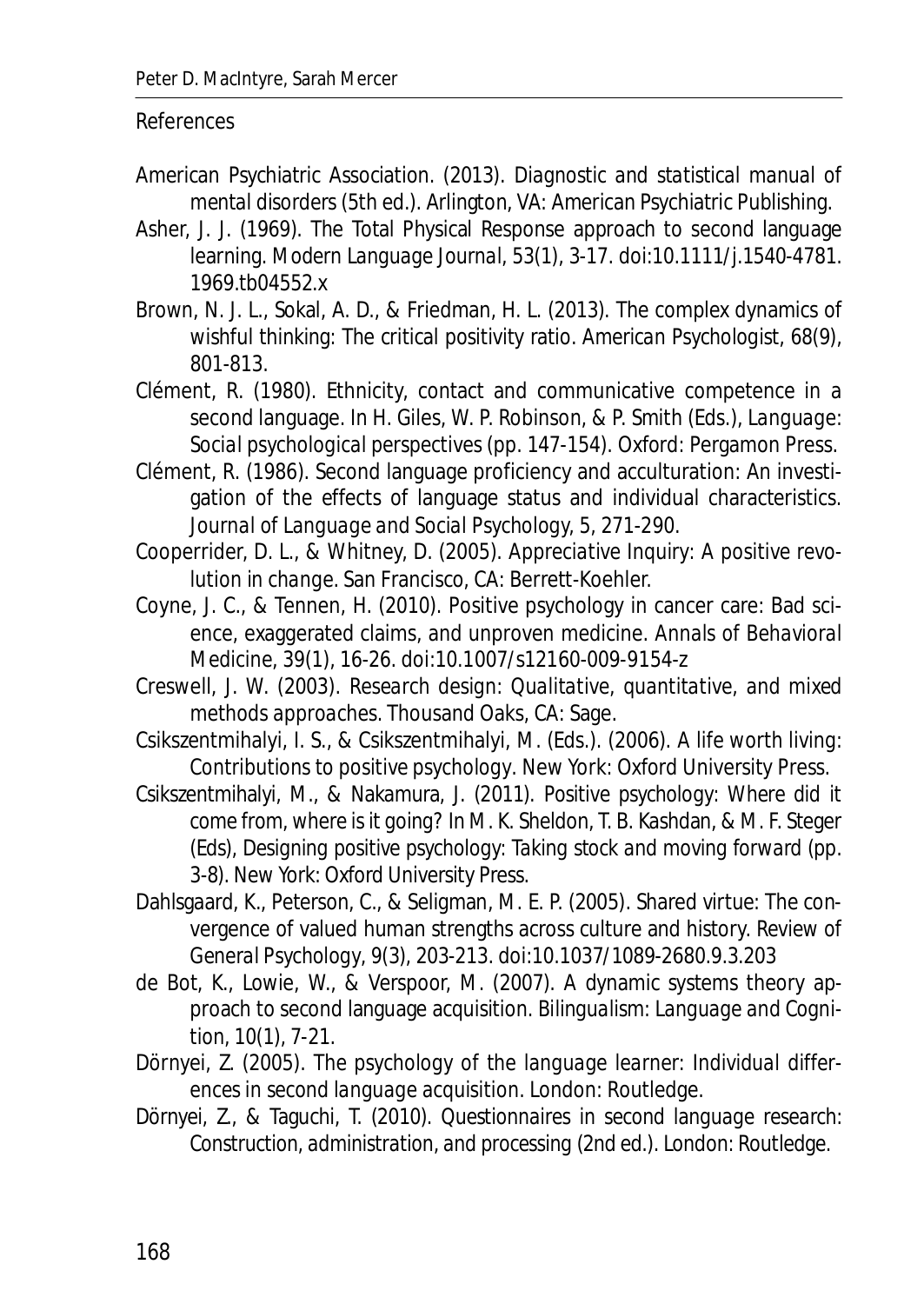- Ehrenreich, B. (2010). *Bright-sided: How positive thinking is undermining America*. New York: Picador.
- Farrell, T. S. C. (2013). Reflecting on ESL teacher expertise: A case study. *System*, *41*(4), 1070-1082. doi:10.1016/j.system.2013.10.014
- Fredrickson, B. L. (2001). The role of positive emotions in positive psychology: The broaden-and-build theory of positive emotions. *American Psychologist*, *56*, 218-226.
- Fredrickson, B. L. (2003). The value of positive emotions: The emerging science of positive psychology looks into why it's good to feel good. *American Scientist*, *91*, 330-335.
- Fredrickson, B. L., & Branigan, C. (2005). Positive emotions broaden the scope of attention and thought-action repertoires. *Cognition and Emotion*, *19*(3), 313-332.
- Friedman, H., & Robbins, B. D. (2012). The negative shadow cast by positive psychology: Contrasting views and implications of humanistic and positive psychology on resiliency. *The Humanistic Psychologist, 40*, 87-102. doi:10.1080/08873267.2012.643720
- Funder, D. (2010). *The personality puzzle* (5th ed.). New York: Norton.
- Gadd, N. (1998). Towards less humanistic English teaching. *ELT Journal*, *52*(3), 223-234. doi:10.1093/elt/52.3.223
- Gardner, R. C. (1985). *Social psychology and second language learning: The role of attitudes and motivation*. London: Edward Arnold.
- Gardner, R. C. (2010). *Motivation and second language acquisition: The socioeducational model*. New York: Peter Lang.
- Gardner, R. C., & Lambert, W. E. (1972). *Attitudes and motivation in secondlanguage learning*. Rowley, MA: Newbury House.
- Gardner, R. C., & Tremblay, P. F. (1994). On motivation, research agendas, and theoretical frameworks. 'MLJ' Response Article. *Modern Language Journal*, *78*(3), 359-368.
- Gattegno, C. (1963). *Teaching foreign languages in schools: The silent way*. Reading: Educational Explorers.
- Griffiths, C. (Ed.). (2008). *Lessons from good language learners*. Cambridge: Cambridge University Press.
- Held, B. (2004). The negative side of positive psychology. *Journal of Humanistic Psychology, 44,* 9-46. doi:10.1177/0022167803259645
- Hoffman, E. (1992). The last interview of Abraham Maslow. *Psychology Today, 25*(1), 68-73, 89.
- Johnson, K. (Ed.). (2005). *Expertise in second language learning and teaching*. Basingstoke: Palgrave Macmillan.
- Kahneman, D. (2011). *Thinking, fast and slow*. Toronto: Doubleday.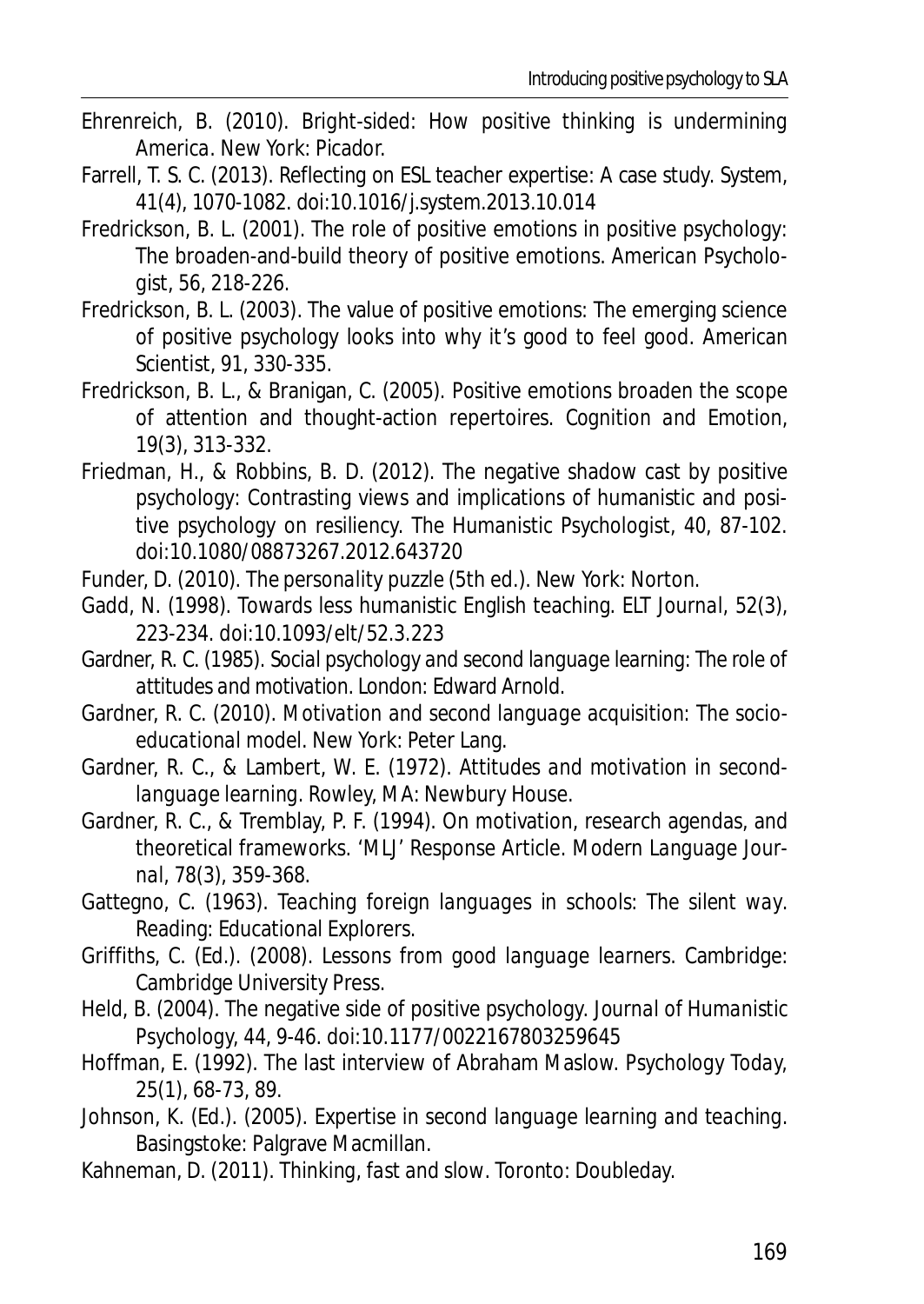- Kahneman, D., & Riis, J. (2005). *Living, and thinking about it: Two perspectives on life*. Oxford: Oxford University Press.
- Krashen, S. D. (1985). *The input hypothesis: Issues and implications*. New York: Longman.
- Lake, J. (2013). Positive L2 self: Linking positive psychology with L2 motivation. In M. Apple, D. Da Silva, & T Fellner (Eds.), *Language learning motivation in Japan* (pp 225-244). Bristol: Multilingual Matters.
- Larsen-Freeman, D., & Cameron, L. (2008). *Complex systems and applied linguistics*. New York: Oxford University Press.
- Lazarus, R. S. (2003). Does the positive psychology movement have legs? *Psychological Inquiry*, *14*(2), 93-109.
- Leu, J., Wang, J., & Koo, K. (2011). Are positive emotions just as "positive" across cultures? *Emotion, 11*(4), 994-999.
- Lopez, S. J., & Snyder, C. R. (2009). *Oxford handbook of positive psychology*. New York: Oxford.
- Lozanov, G. (1979). *Suggestology and outlines of suggestopedy*. New York: Gordon & Breach Science Publishers.
- MacIntyre, P. D. (2007). Willingness to communicate in the second language: Understanding the decision to speak as a volitional process. *Modern Language Journal, 91*, 564-576.
- MacIntyre, P. D. (2014, March). A turn toward the Individual: Capturing and capitalizing on individuality in the language learning process. In D. Larsen-Freeman & K. de Bot (organizers of invited symposium), *From universality to variability in second language development*. Symposium conducted at the annual conference of the American Association of Applied Linguistics, Portland, OR, USA.
- MacIntyre, P. D., Dörnyei, Z., & Henry, A. (2015). Conclusion: Hot enough to be cool the promise of dynamic systems research. In Z. Dörnyei, P. D. MacIntyre, & A. Henry (Eds.), *Motivational dynamics in language learning* (pp. 419-429). Bristol: Multilingual Matters.
- MacIntyre, P., & Gregersen, T. (2012). Emotions that facilitate language learning: The positive-broadening power of the imagination. *Studies in Second Language Learning and Teaching*, *2*(2), 193**-**213.
- MacIntyre, P. D., & MacKinnon, S. P., & Clément, R. (2009). From integrative motivation to possible selves: The baby, the bathwater, and the future of language learning motivation research. In Z. Dörnyei & E. Ushioda (Eds.), *Motivation, language identity and the L2 self* (pp. 43-65). Clevendon: Multilingual Matters.
- MacIntyre, P. D., Noels, K. A., & Moore, B. (2010). Perspectives on motivation in second language acquisition: Lessons from the Ryoanji Garden. In M. T.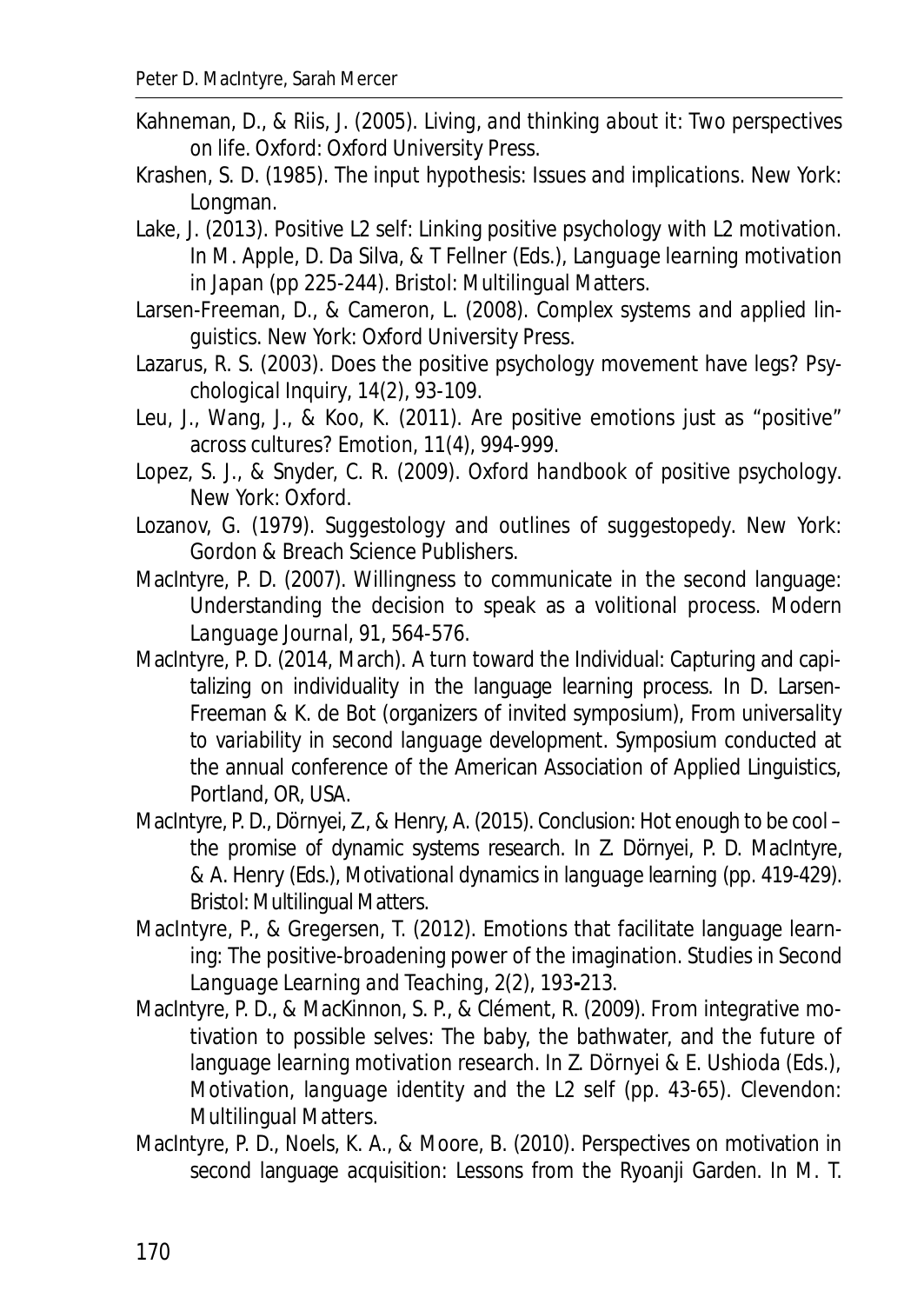Prior, Y. Watanabe, & S.-K. Lee (Eds.), *Selected proceedings of the 2008 Second Language Research Forum* (pp. 1-9). Sommerville, MA: Cascadilla.

- MacIntyre, P. D., & Serroul, A. (2015). Motivation on a per-second timescale: Examining approach-avoidance motivation during L2 task performance. In Z. Dörnyei, P. D. MacIntyre, & A. Henry (Eds.), *Motivational dynamics in language learning* (pp. 109-138). Bristol: Multilingual Matters.
- Maslow, A. H. (1968). *Toward a psychology of being* (2nd ed.). Oxford, UK: D. Van Nostrand.
- Maslow, A. H. (1969). Toward a humanistic biology. *American Psychologist*, *24*(8), 724-735. doi:10.1037/h0027859
- Maslow, A. H. (1970). *Motivation and personality*. New York: Harper & Row.
- Maslow, A. (1979). Humanistic education vs. professional education, *Journal of Humanistic Psychology, 19*(3), 14-25.
- Mercer, S. (2011). The beliefs of two expert EFL learners. *The Language Learning Journal*, *39*(1), 57-74. doi:10.1080/09571736.2010.521571
- Mercer, S., & Ryan, S. (2010). A mindset for EFL: Learners' beliefs about the role of natural talent. *ELT Journal*, *64*(4), 436-444. doi:10.1093/elt/ccp083
- Mercer, S., & Williams, M. (Eds.). (2014). *Multiple perspectives on the self in SLA*. Bristol: Multilingual Matters.
- Naiman, N. (1978). *The good language learner*. Clevedon: Multilingual Matters.
- Peterson, C. (2006). *A primer in positive psychology*. New York: Oxford University Press.
- Peterson, C., & Seligman, M. (2004). *Character strengths and virtues: A handbook and classification.* Oxford: Oxford University Press.
- Rees-Miller, J. (1993). A critical appraisal of learner training: Theoretical bases and teaching implications. *TESOL Quarterly*, *27*(4), 679-689. doi:10.2307/ 3587401
- Rubin, J. (1975). What the "Good Language Learner" can teach us. *TESOL Quarterly, 9*, 41-51.
- Ruch, W., Weber, M., Park, N., & Peterson, C. (2014). Character strengths in children and adolescents: Reliability and validity of the German Values in Action Inventory of Strengths for Youth (German VIA-Youth). *European Journal of Psychological Assessment*, *30*(1), 57.
- Seligman, M. E. P. (1999). President's address. *American Psychologist, 54*, 559-562.
- Seligman, M. E. P. (2002). *Authentic happiness: Using the new positive psychology to realize your potential for lasting fulfillment*. New York: Free Press.
- Seligman, M. E. P. (2006). Afterword: Breaking the 65 percent barrier. In M. Csikszentmihalyi & I. S. Csikszentmihalyi (Eds.), *A life worth living: Contributions to positive psychology.* (pp. 230-236). New York: Oxford University Press.